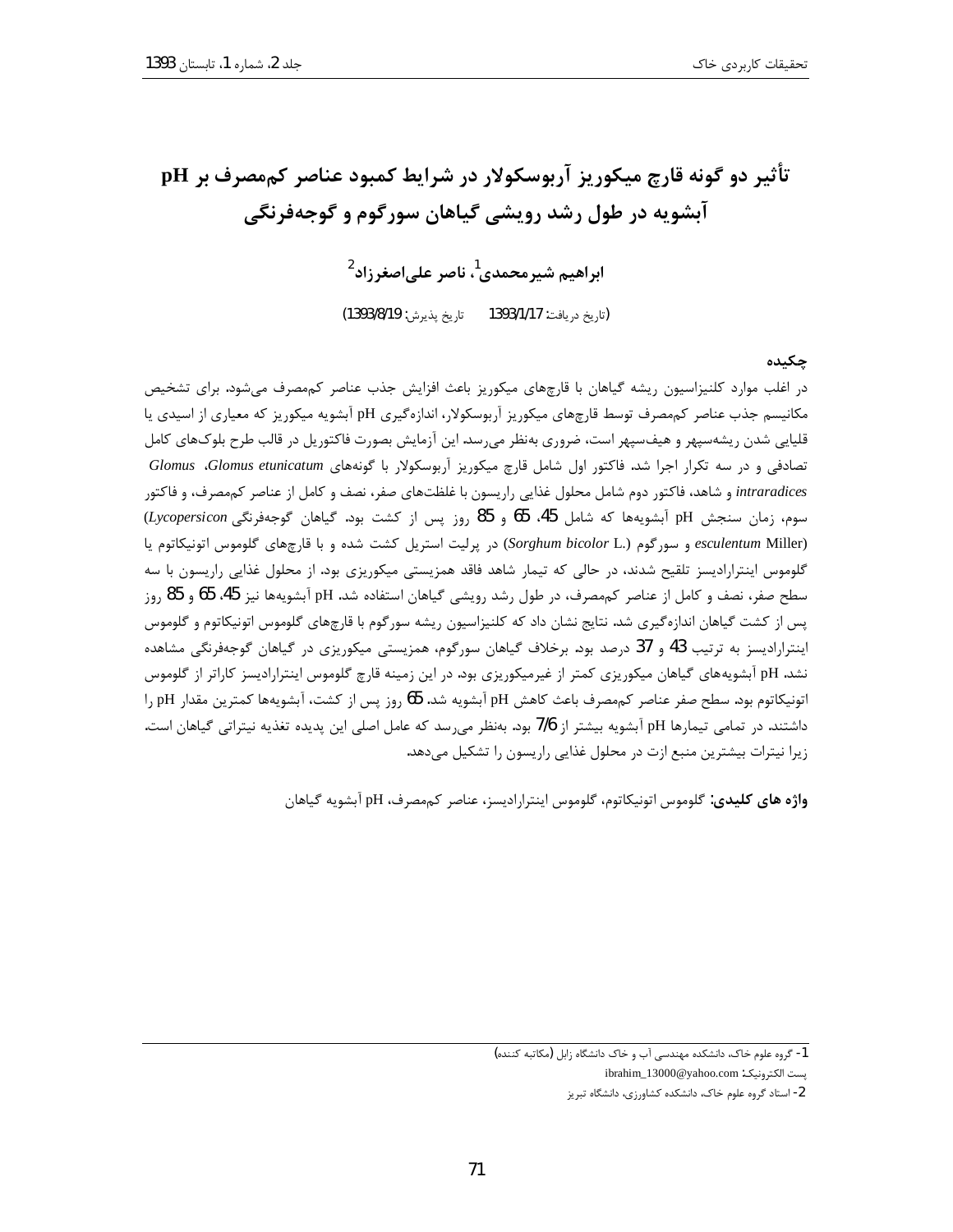#### مقدمه

گیاهان غالباً از استراتژیهای I و II جهت جذب عناصر فلزی بهرهمند میشوند، استراتژی I که بیشتر در گیاهان غیر گرامینه دیده میشود، شامل احیای عناصر فلزی در سطح ريشه اين گياهان (Bienfait, 1985)، ترشح پروتون و اسیدهای آلی به ریزوسفر (Landsberg, 1981; 686) Romheld et al., 1984; Ric et al., 1986) وتوسعه سیستم ریشهای (Rosenfield et al., 1991) میباشد. اما استراتژی II که بیشتر در گیاهان گرامینه دیده میشود شامل ترشح فيتوسيدروفورها است كه با تشكيل کمیلکس های قوی با عناصر فلزی سبب افزایش جذب این Takagi et al., 1984; میگردند ( Takagi et al., 1984; .(Mihashi et al., 1991; Romheld, 1991).

همزیستی میکوریزی یکی از گستردهترین و قدیمی-ترین روابط همزیستی بین ریشه گیاهان و قارچها میباشد كه قدمت آن به بيش از 400 ميليون سال پيش برمي-گردد (Remy et al., 1994) و بیش از 80 درصد گونههای گیاهان عالی این نوع همزیستی را دارند. مهمترین نوع قارچهای اندومیکوریز که با اغلب گیاهان زراعی و باغی همزیستی ایجاد میکنند، قارچهای میکوریز آربوسکولار میباشند که به اختصار قارچهای AM نامیده می شوند (Miyasaka et al., 2003). تحقیقات نشان میدهد که در اکثر موارد تلقیح ریشهٔ گیاهان با این قارچها، رشد گیاهان Goh et al., 1997; Subramanian & ) افزايش مي يابد Charest, 1997). به نظر میرسد عمدهترین تأثیر قارچ-های میکوریز آربوسکولار بر رشد گیاهان از طریق افزایش جذب عناصر غذايي است (Powell & Bagraraj, 1984). اثر مستقیم قارچهای میکوریز بر افزایش جذب فسفر (Sanders & Tinker, 1973; Schreiner, 2007)، پتاسيم Clark & Zeto, 1996;) (Manoharan et al., 2008) Lee & George, ) روى و مس (.Caris et al., 1998 2005; Schreiner, 2007)، توسط گیاهان میکوریزی به اثبات رسیده است. بعضی از محققان افزایش جذب این عناصر را تفسیر نکردهاند و بعضی دیگر معتقدند ریشههای میکوریزی بعلت پخش شدن هیفهای این قارچها در خاک اطراف ریشه به حجم زیادی از خاک و عناصر دسترسی دارند (Sanders & Tinker, 1973). همچنین پایین بودن غلظت آستانه جذب در میکروارگانیسم باعث می شود که این قارچها بتوانند در غلظتهای بسیار پایین

نیز این عناصر را جذب کنند. از طرفی سرعت انتقال عناصر در هیفهای قارچ میکوریز نسبت به خاک بیشتر است (Bolan, 1991). زيرا اغلب عناصر در محيطهاى خاکی تحت تأثیر واکنشهای خاک قرار میگیرند که حتى اين عامل ممكن است مانع رسيدن بعضى عناصر به Gianinazzi-Pearson et) گیاهان شود. کایرنی و آشفورد (al., 1989) اظهار داشتند که ریشههای میکوریزی قادر به احیای فریک EDTA و اکسیدهای منگنز هستند که این مكانيسم باعث افزايش حلاليت آهن، منگنز و فراهمي آن-ها در خاک میشود ولی ریشههای غیر میکوریزی این توانایی را نداشتند. همچنین علی اصغرزاد و همکاران (Aliasgharzad et al., 2009) بيان نمودند كه ترشح سیدروفور و یا فیتوسیدروفور از واحد حجم ریشه در گیاهان میکوریزی بیشتر از گیاهان غیرمیکوریزی است که این مکانیسم میتواند جذب آهن را افزایش دهد. علاوه بر این برخی نیز معتقدند که ترشح پروتون و سایر ترکیبات اسیدی از ریشه گیاهان میکوریزی افزایش مییابد و با این مکانیسم قابلیت فراهمی و جذب بسیاری از عناصر برای (Angle et al., 1989; Cairney میگردد) & Ashford, 1989. ولي سازوكارهاي دقيق اين فرآيند كمتر مورد توجه قرار گرفته است. بنابراین برای سنجش دقیقتر پتانسیل قارچهای میکوریز آربوسکولار در این زمینه، بررسی سازوکارهای ترشح ترکیبات اسیدی و پروتون از ریشههای میکوریزی در طول دوره رشد گیاه حائز اهمیت است. چون پروتون و سایر ترکیبات اسیدی به همراه دیگر ترشحات ریشهای و میکروبی به محیط ریزوسفر آزاد میشود، بنابراین اندازهگیری pH آبشویه می تواند شاخص مناسبی برای ارزیابی این سازوکار باشد.

### مواد و روشها آماده سازی بستر کشت

برای آمادهسازی بستر کشت ابتدا پرلیت دانهریز درون کیسههای پلاستیکی دارای منافذ نیم میلیمتری ریخته شدند و با آب معمولی شسته شده و پس از خروج آب ثقلی، بمدت 24 ساعت در اسید هیدروکلریک یک مولار غوطهور گردیدند. پس از سپری شدن زمان مذکور و خروج كامل اسيد، كيسههاى پرليت به مدت يك شبانه روز در آب مقطر غوطهور شدند. این مرحله مجدداً به مدت 12 ساعت تكرار گرديد. براي خنثي كردن اسيديته پرليت،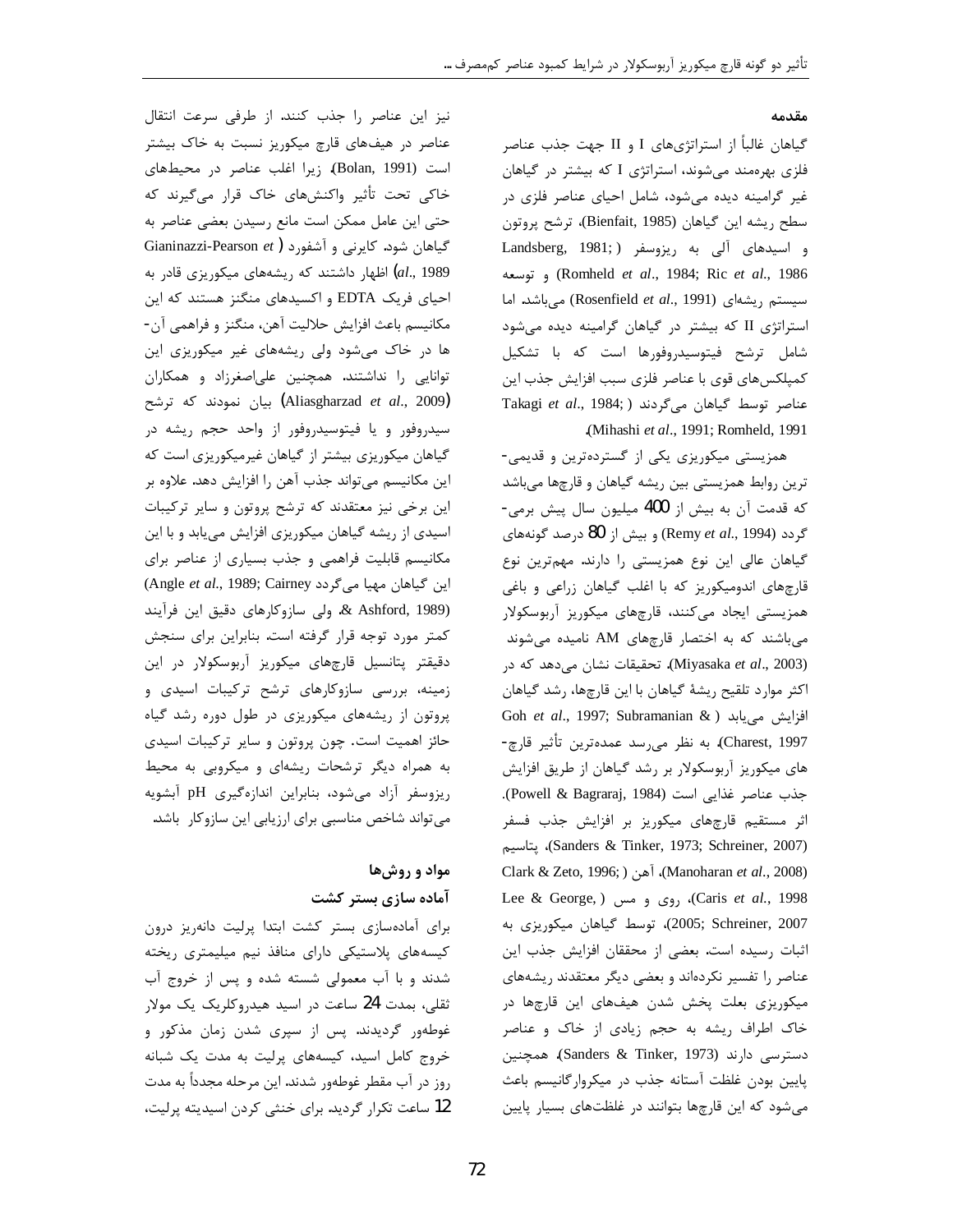کیسهها به سطل آب مقطر منتقل شدند سپس هیدروکسیدسدیم نیم مولار (قطره قطره و همراه با همزدن آب بوسیله کیسههای پرلیت دار) به آن اضافه شد تا pH آبی که کیسهها در آن غوطهور هستند به 7 برسد. این کار چهار بار با فاصلههای زمانی یک ساعت تکرار شد. سپس به مدت یک شبانه روز تا تثبیت pH آنها در حدود 1 – 6/5 در محلول قلیایی باقی ماندند و پس از شستشو با آب مقطر و به منظور یکنواخت نمودن pH، پرلیتهای اسید شویی شده کاملاً با یکدیگر مخلوط شده و به گلدان-های پلاستیکی اسید شویی شدهای (24 ساعت در اسید هیدروکلریک یک مولار و شستشو با آب مقطر) که در کف آنها فیلترهایی از جنس توری نایلونی با منافذ ریز تعبیه شده بود، اضافه شدند.

### آماده سازی بذر

بذر گوجهفرنگی (Lycopersicon esculentum Miller) و سورگوم (Sorghum bicolor L.) به مدت 10 دقیقه در محلول وایتکس 10 درصد ضدعفونی و با آب مقطر استریل شستشو شدند. سپس داخل پتریدیش بین دو کاغذ صافی مرطوب و استریل در ژرمیناتور نگهداری شدند و به محض جوانهزنی، به واحدهای آزمایشی منتقل شدند.

#### محلول غذايي

برای تهیه محلول غذایی راریسون با غلظت صفر عناصر کم مصرف از هر یک از محلول های B ،A و C ، 20 میلی لیتر برداشته و به حجم 10 لیتر رسانده شد. همچنین برای تهیه این محلول با غلظتهای نصف و کامل عناصر کم مصرف، علاوہ بر مقادیر 20 میلی لیتری از ہر یک از محلول های A، B و C. به ترتیب 10 و 20 میلی لیتر نیز از محلول D استفاده شد. برای تهیه این محلول با نصف غلظت فسفر و يک چهارم عناصر کممصرف نیز 20 میلی لیتر از هر یک از محلوهای A و B، 10 میلی لیتر از هر یک از محلولهای C و E، و 5 میلی لیتر از محلول D. به حجم 10 ليتر رسانده شد. pH محلولهاى ساخته شده نيز بوسيله HCl يا NaOH نرمال در 6/5 تنظيم گرديد (Merryweather & Fitter, 1991). محلول های اصلی شامل ترکیبات زیر میباشد.

500 mL محلول A: 02/01 گرم MgSO4.7H<sub>2</sub>O در 500 آب مقطر، محلول B: 119/02 گرم Ca(NO3)2.4H2O در

.500 mL آب مقطر، محلول C: 57/69 گرم، :D K2HPO4.3H2O در 500 mL آب مقطر، محلول D: گرم CuSO<sub>4</sub>.5H<sub>2</sub>O، 10**/046** گرم 0/099  $0/716$  .Fe-EDTA  $6/25$  (NH<sub>4</sub>)<sub>6</sub>Mo<sub>7</sub>O<sub>24</sub>.4H<sub>2</sub>O گرم H<sub>3</sub>BO<sub>3</sub>، 11<sub>3</sub>BO<sub>3</sub> گرم MnSO<sub>4</sub>.4H<sub>2</sub>O و 0/11 گرم ZnSO4.7H2O، مجموعاً در 500 mL آب مقطر، محلول E: 20/85 گرم KCl در ML آب مقطر.

# طرح آزمایشی

آزمایش بهصورت فاکتوریل (سه فاکتور) و در قالب طرح یایه بلوکهای کامل تصادفی با سه تکرار در بستر کشت يرليت انجام شد. فاكتور اول شامل قارچ ميكوريز با گونه-های گلوموس اتونیکاتوم، گلوموس اینترارادیسز و شاهد، و فاكتور دوم شامل محلول غذايي راريسون با غلظتهاى صفر، نصف و كامل از عناصر كممصرف، و فاكتور سوم، زمان سنجش pH آبشويهها كه شامل 45، 65 و 85 روز پس از کشت بود؛ در سه تکرار، مجموعاً 81 واحد آزمایشی را برای هر گیاه تشکیل دادند. این آزمایش برای گیاهان گوجهفرنگی و سورگوم بطور جداگانه انجام شد. که در هر کدام از این واحدها برای گیاهان گوجهفرنگی و سورگوم به ترتیب یک و سه بوته وجود داشت. تجزیه آماری نتایج با نرمافزار MSTATC صورت گرفت و تمامی مقایسه میانگینها به روش آزمون چند دامنهای دانکن و در سطح احتمال ينج درصد (9/05 $(P < 0$  انجام شدند.

### کاشت گیاه و اعمال تیمارها

گلدانهای حاوی پرلیت در اتوکلاو (دمای 121 درجه سلسیوس، فشار یک بار و به مدت یک ساعت) استریل شدند و به هر یک از آنها 60 گرم مایه تلقیح قارچی اضافه شد (درصد کلنیزاسیون ریشه در مایههای تلقیح قارچ گلوموس اتونيكاتوم 65 درصد و قارچ گلوموس اینترارادیسز 53 درصد بود. در تیمار شاهد نیز از مایه تلقیحهای دو بار استریل در اتوکلاو استفاده شد). سپس برای گیاهان گوجهفرنگی و سورگوم به ترتیب سه و نه بذر جوانهزده در هر یک از واحدهای آزمایشی کاشته شد و با مایه قارچهای گلوموس اتونیکاتوم و گلوموس اینترارادیسز تلقیح شدند. بعد از گذشت دو هفته واحدهای آزمایشی تنک شدند و در هر گلدان برای گیاهان گوجهفرنگی و سورگوم به ترتیب یک و سه بوته باقی ماند. گیاهان به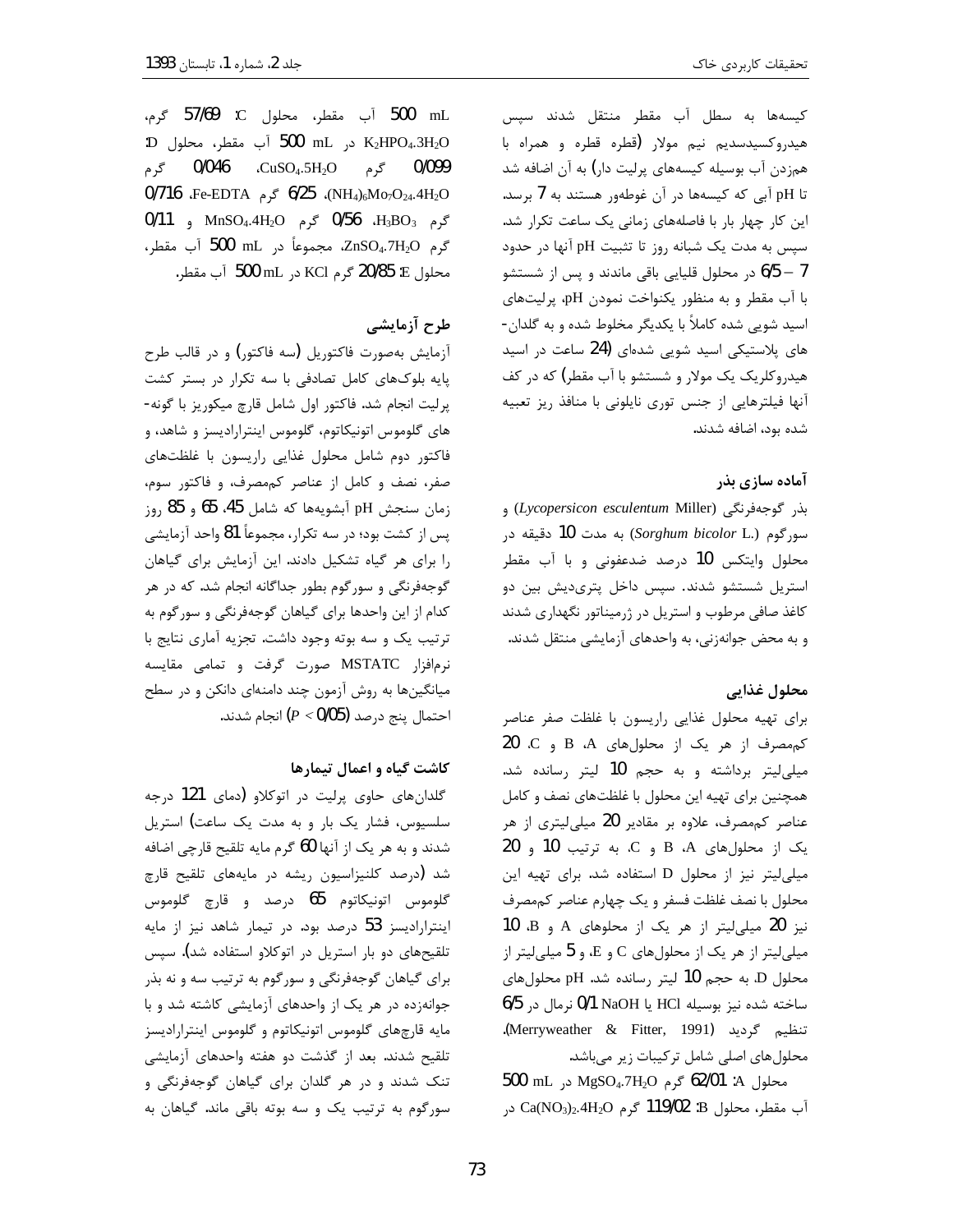مدت 25 روز از ابتدای کاشت، با محلول غذایی راریسون كه غلظت فسفر به نصف و غلظت عناصر كممصرف به یکچهارم تقلیل داده شده بود، تغذیه شدند. پس از اتمام این دوره، 50 سیسی در روز تیمارهای اصلی محلولهای غذایی اعمال گردید و تا برداشت محصول ادامه یافت. برای تأمین شرایط رشد گیاه، درجه حرارت روز و شب به ترتيب حدود 2±28 و 2±20 درجه سانتي گراد، طول دوره روشنایی 16 ساعت و شدت نور برای گیاهان گوجه-فرنگی و سورگوم به ترتیب 20000 و 14000 لوکس با نور لامپهای کممصرف آفتابی در اتاقک رشد برقرار گردید (دستگاه نور سنج DIGITAL LIGHT METER PRO TES-1339 TAIWAN). لازم به ذكر است رطوبت گلدانها با استفاده از آب مقطر به طريق وزني در 70 درصد ظرفیت زراعی (FC) نگهداری شدند. پس از اعمال تیمارهای اصلی محلول غذایی، در زمانهای 45، 65 و 85 روز پس از کشت، pH آبشویه با استفاده از دستگاه pHمتر (pH METER HACH EC30 USA) برای هر یک از واحدهای آزمایشی اندازهگیری شد.

## جمع آوري آبشويه ريشهها

از آنجایی که ترکیبات اسیدی و پروتون همراه با سایر ترشحات ریشهای به محیط ریزوسفر آزاد می شوند، لذا برای جمع آوری ترشحات ریشهای، 45، 65 و 85 روز پس از کشت گلدانها با دو حجم منفذی (Pore volume) از آب مقطر (2/5 ليتر) طي سه مرحله شستشو داده شدند و تمامی محلول خروجی از گلدانها جمعآوری شد.

# رنگ آمیزی و تعیین درصد کلنیزاسیون ریشهها

حدود یک گرم از ریشههای ظریف و ریز از هر گلدان انتخاب کرده و پس از شستشو با آب معمولی، به مدت یک ساعت در داخل لولههای حاوی هیدروکسیدپتاسیم 8 درصد نگهداری شدند. سپس محلول داخل لولهها با احتیاط خالی شده و پس از شستشوی ریشهها با آب مقطر به مدت 5-3 دقیقه در اسید هیدروکلریک یک درصد قرارگرفت. پس از تخلیهٔ اسید، بر روی ریشهها محلول رنگی تریپان بلو (50 میلیگرم پودرتریپان بلو در 100 میلیلیتر محلول لاکتوگلیسیرین) اضافه گردید و حدود نیم ساعت در حمام آب گرم در دمای 90 درجه سلسیوس حرارت داده شد. سپس محلول رنگی تخلیه و

محلول رنگبر لاكتوگليسيرين (شامل آب، گليسيرين و اسید لاکتیک به ترتیب با نسبت حجمی 14:1:1) بر روی ریشهها اضافه گردید. پس از گذشت یک ساعت، نمونهها برای مشاهده میکروسکوپی آماده بودند ( Kormanik & McGraw, 1982; Grace & Stribley, 1991). جهت تعيين درصد كلنيزاسيون ريشهها از روش تلاقى خطوط شبكه (Gridline-Intersect Method) استفاده شد. بدین صورت که ریشههای رنگ آمیزی شده داخل پتری دیش-های مشبک (ابعاد شبکه  $5$ 5mm $^2$ ) به صورت تصادفی پخش شدند. سپس در زیر لوپ (Binocular) با بزرگنمایی (25x)، درصد نقاط تلاقی قطعاتی از ریشه که دارای اندام-های میکوریزی بودند، تعیین گردیدند (& Giovannetti .(Mosse, 1980).

## نتايج و بحث pH آبشويه گياه گوجه فرنگي

در تمامی ترکیبات تیماری گیاه گوجهفرنگی همزیستی میکوریزی مشاهده نگردید. لازم به ذکر است، این آزمایش دو مرتبه و به مدت 45 و 85 روز با دو رقم متفاوت گوجهفرنگی تکرار شد ولی در هر دو مورد نتایج مشابه حاصل گردید. موانگی و همکاران (Mwangi et al., 2011) در آزمایشی گلدانی با بستر خاک استریل شده درصد کلنیزاسیون ریشه گیاه گوجهفرنگی با قارچهای میکوریز را 65/1 تا 73/2 درصد گزارش کردند؛ که نشان دهنده توان بالای این گیاه در ایجاد همزیستی میکوریزی در بسترهای خاکی میباشد. برای ایجاد همزیستی میکوریزی گیاهان یکسری ترکیبات فلاونوئیدی (سیگنالهای شیمیایی) به محیط اطراف ریشه ترشح می کنند که این مواد باعث تحریک جوانهزنی اسپورها و رشد هیفهای قارچ میکوریز Becard et al., 1992; Gianinazzi-Pearson et ) می شود al., 1989). به نظر می رسد که در بستر کشت پرلیت، به-دلیل عدم تبادل سیگنالهای شیمیایی بین اندامهای قارچی و ریشه، ایجاد همزیستی میکوریزی در گیاه گوجه-فرنگی امکانپذیر نیست.

تجزیه واریانس دادهها نشان میدهد که اثرات اصلی قارچ و اثرات متقابل قارچ و محلول غذایی در سطح احتمال پنج درصد بر pH اَبشویه گیاه گوجهفرنگی معنی-دار است. همچنین اثرات اصلی محلول غذایی، زمان و نیز اثرات متقابل قارچ و زمان در سطح احتمال یک درصد بر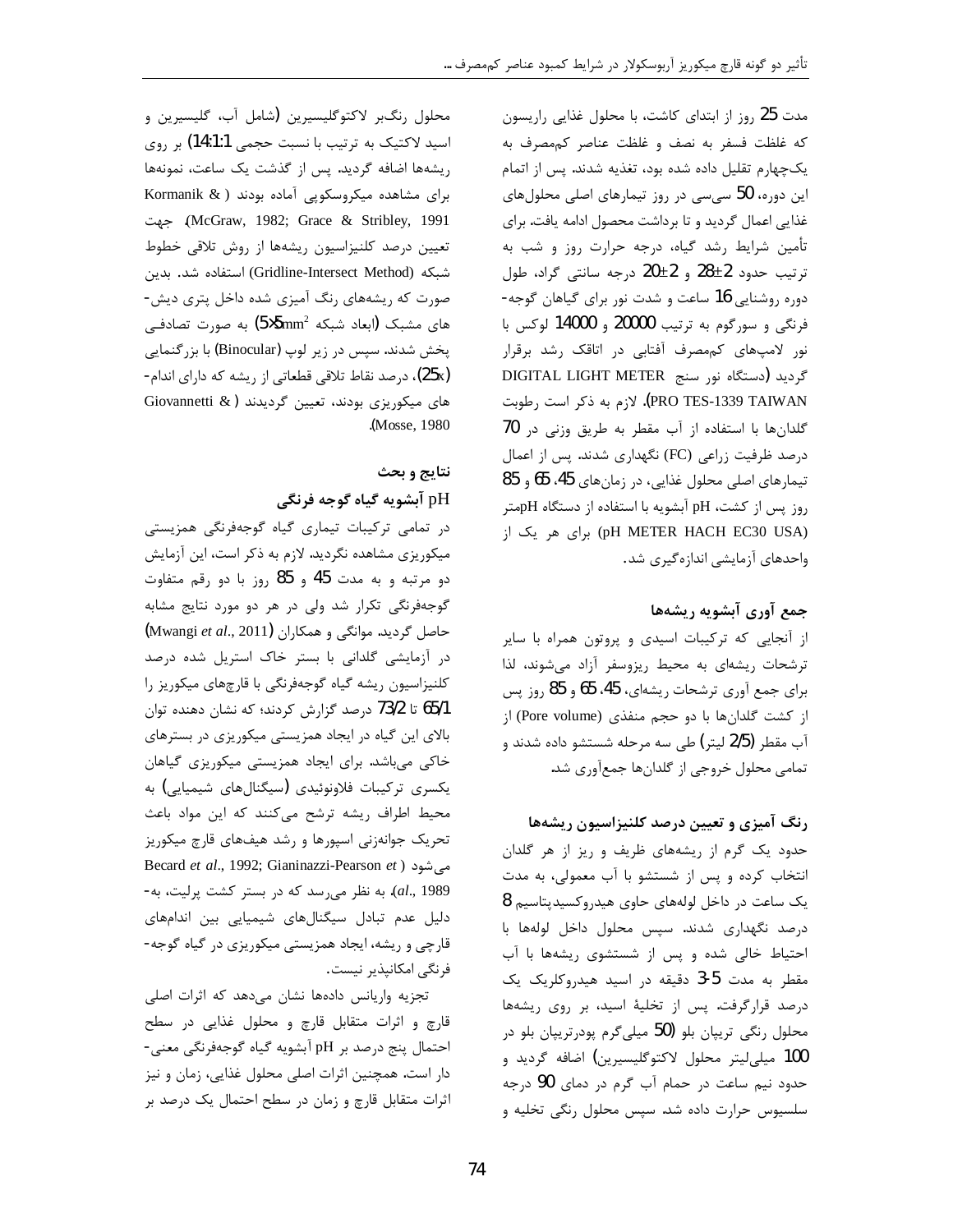این صفت معنے دار مے باشد. ولی اثرات متقابل محلول غذایی و زمان، و قارچ، محلول غذایی و زمان بر این صفت

|                            | 501<br>Sources of variation   |                             | ميانگين مربعات pH آبشويه |                      |
|----------------------------|-------------------------------|-----------------------------|--------------------------|----------------------|
| منابع تغيير                |                               | درجه آزادي                  | MS of leachate pH        |                      |
|                            |                               | df                          | گوجه فرنگی               | سورگوم               |
|                            |                               |                             | tomato                   | sorghum              |
| تكرار                      | Replication                   | $\overline{c}$              | $0.02^{\degree}$         | 0.00 <sup>ns</sup>   |
| قارچ                       | Fungi                         | 2                           | $0.02^*$                 | $0.21$ <sup>**</sup> |
| محلول غذايى                | Nutrient solution             | 2                           | $0.03$ **                | $0.08$ **            |
| قارچ × محلول غذایی         | Fungi×Nutrient solution       | $\overline{4}$              | $0.02^*$                 | $0.02^{ns}$          |
| زمان                       | Time                          | $\mathcal{D}_{\mathcal{L}}$ | $0.17$ <sup>**</sup>     | $0.24$ **            |
| قا <sub>ر</sub> چ × زمان   | $Time \times Fungi$           | $\overline{4}$              | $0.02$ **                | $0.16$ **            |
| محلول غذایی × زمان         | Time× Nutrient solution       | $\overline{4}$              | 0.00 <sup>ns</sup>       | 0.01 <sup>ns</sup>   |
| قارچ × محلول غذایے, × زمان | Timex Nutrient solution Fungi | 8                           | 0.01 <sup>ns</sup>       | 0.03 <sup>ns</sup>   |
| خطا                        | Error                         | 52                          | 0.01                     | 0.01                 |
| ضريب تغييرات ( % )         | Coefficient of Variation (%)  |                             | 0.92                     | 1.48<br>$**$         |

جدول 1- تجزیه واریانس اثرات قارچ، محلول غذایی و زمان بر pH آبشویه گوجهفرنگی و سورگوم Table 1- Variance analysis of the effects of fungi, nutrient solution and time on leachate pH of tomato and sorohum

"، " و \* "به ترتيب غيرمعنىدار و معنىدار در سطح احتمال 5 و 1 درصد. تيمار قارچى شامل شاهد، گلوموس اتونيكاتوم و گلوموس اينتراراديسز. تيمار زمان شامل 45، 65 و 85 روز پس از کشت. تیمار محلول غذایی شامل محلول غذایی راریسون با غلظتهای صفر، نصف و کامل عناصر کممصرف.

ns, \* and \*\* indicate non-significant and significant at (p<0.05) and (p<0.01) respectively. Fungi treatments include control, Glomus etunicatum and Glomus intraradices. Time treatments include 45, 65 and 85 days after sowing. Nutrient solution treatments include Rorison's nutrient solution with zero, half and full strength of micronutrients.

در سطح صفر و کامل عناصر کممصرف میان تیمارهای مختلف قارچی (شاهد، گلوموس اتونیکاتوم و گلوموس اینترارادیسز) اختلاف معنیداری وجود ندارد. ولی در سطح نصف عناصر كممصرف، تيمار كلوموس اينتراراديسز نسبت به تیمارهای قارچی گلوموس اتونیکاتوم و شاهد، این صفت را بطور معنی داری کاهش داد. در تیمار شاهد سطح صفر نسبت به سطح نصف عناصر کممصرف، و در تیمار قارچی گلوموس اینترارادیسز سطوح صفر و نصف نسبت به سطح کامل عناصر کممصرف، باعث کاهش معنی داری در این صفت شدند (جدول 2).

در تیمارهای قارچی گلوموس اتونیکاتوم و گلوموس اینترارادیسز، 65 روز پس از کشت نسبت به زمانهای 45 و 85 روز، pH آبشویه بطور معنی داری کاهش یافت. در تيمار شاهد نيز، در زمان 85 روز نسبت به 45 و 65 روز پس از کشت این صفت بطور معنیداری افزایش یافت. 45 روز پس از کشت، تیمار قارچی گلوموس اتونیکاتوم نسبت به تیمارهای قارچی گلوموس اینترارادیسز و شاهد این صفت را بطور معنیداری افزایش داد. ولی 65 و 85 روز پس از کشت، تیمارهای قارچی گلوموس اتونیکاتوم، مقایسه میانگین دادهها نشان مے،دهد که تیمارهای قارچی گلوموس اتونیکاتوم و گلوموس اینترارادیسز از نظر این صفت اختلاف معنىدارى با تيمار شاهد ندارند؛ ولى تيمار قارچی گلوموس اینترارادیسز نسبت به گلوموس اتونیکاتوم این صفت را بطور معنیداری کاهش داد (شکل 1).

در حالی که سطوح نصف و کامل عناصر کممصرف از نظر pH آبشویه اختلاف معنیداری ندارند؛ سطح صفر نسبت به سطوح نصف و کامل عناصر کممصرف، این صفت را بطور معنیداری کاهش داد (شکل 2). در کمبود عناصر يرمصرف مانند فسفر و كممصرف مانند آهن، روى و منگنز، گیاهان pH ریزوسفر خود را با ترشح پروتون و اسیدهای آلی کاهش میدهند ;Dinkelaker et al.,1989) Cakmak & Marschner, 1990). در آزمایش اخیر نیز به نظر می رسد که فقدان عناصر کممصرف در محلول غذایی مورد استفاده باعث افزایش تحریک گیاهان به ترشح تر کیبات اسیدی و پروتون شده، به نحوی که pH آبشویه بطور معنی داری کاهش پیدا کرده است. 65 و 85 روز پس از کشت ترکیبات تیماری مختلف گوجهفرنگی به ترتیب کمترین و بیشترین مقدار pH آبشویه را دارند (شکل 3).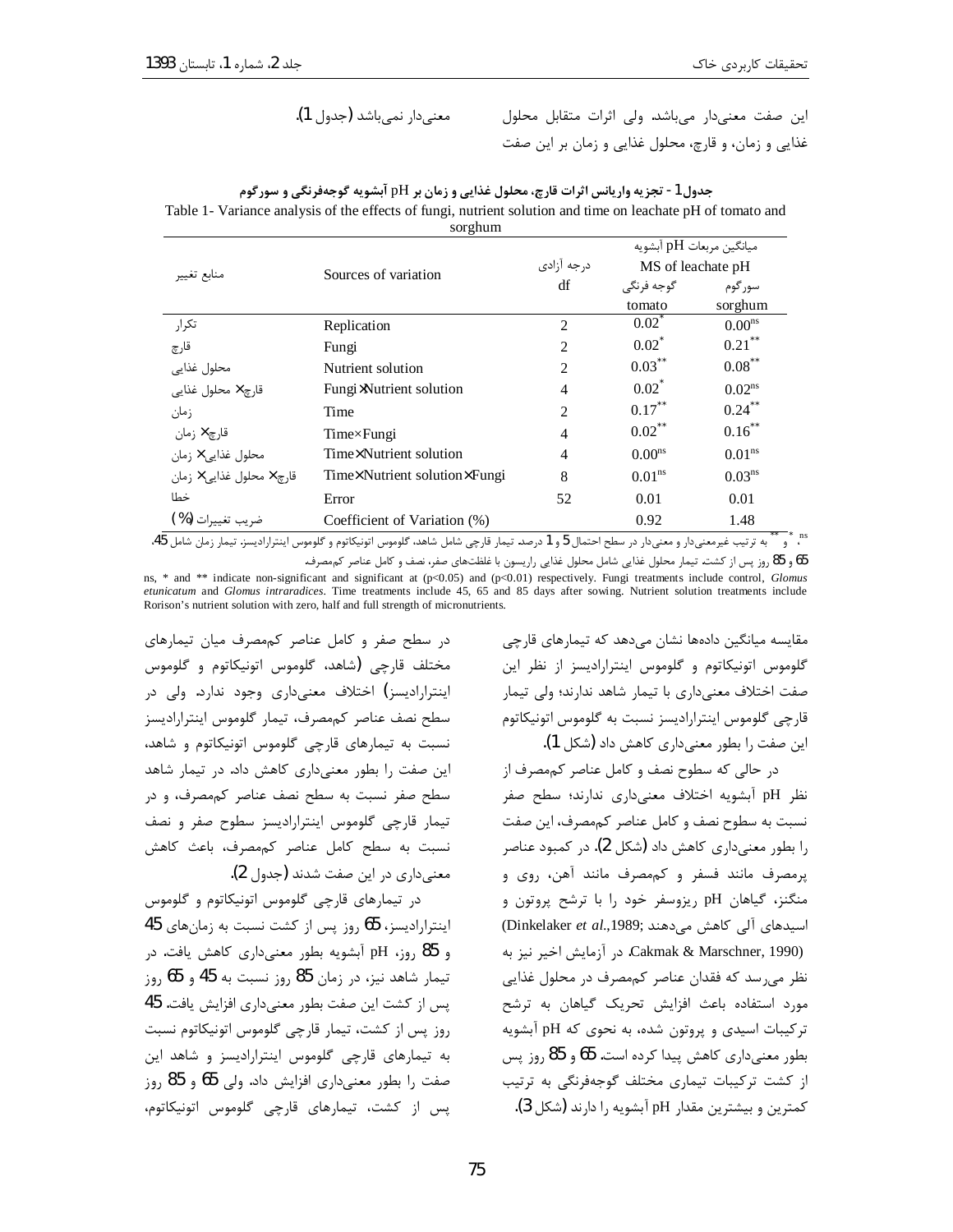گلوموس اینترارادیسز و شاهد از نظر این صفت تفاوت معنىدارى ندارند (جدول 3). مشاهده شدن هر گونه صفت در موجودات زنده از ابراز ژن یا مجموعهای از ژنها نشأت میگیرد که خود نیازمند وجود یکسری محرکها میباشد. در این آزمایش نیز علیرغم مشاهده نشدن همزیستی میکوریزی، احتمالاً حضور اینوکلومهای قارچ

میکوریز در مجاورت ریشه گیاه گوجهفرنگی با ترشح یکسری ترکیبات شیمیایی باعث تحریک این گیاهان شده است. چون امکان دارد نوع و مقدار پیامهای شیمیایی صادر شده از سوی دو گونه قارچ میکوریز متفاوت باشد، گیاهان نیز در ترشح ترکیبات اسیدی و پروتون رفتارهای متفاوتی از خود نشان میدهند.







شکل 2- اثر سطوح عناصر کممصرف بر pH آبشویه گوجهفرنگی Fig. 2- Effect of micronutrient levels on pH of tomato leachate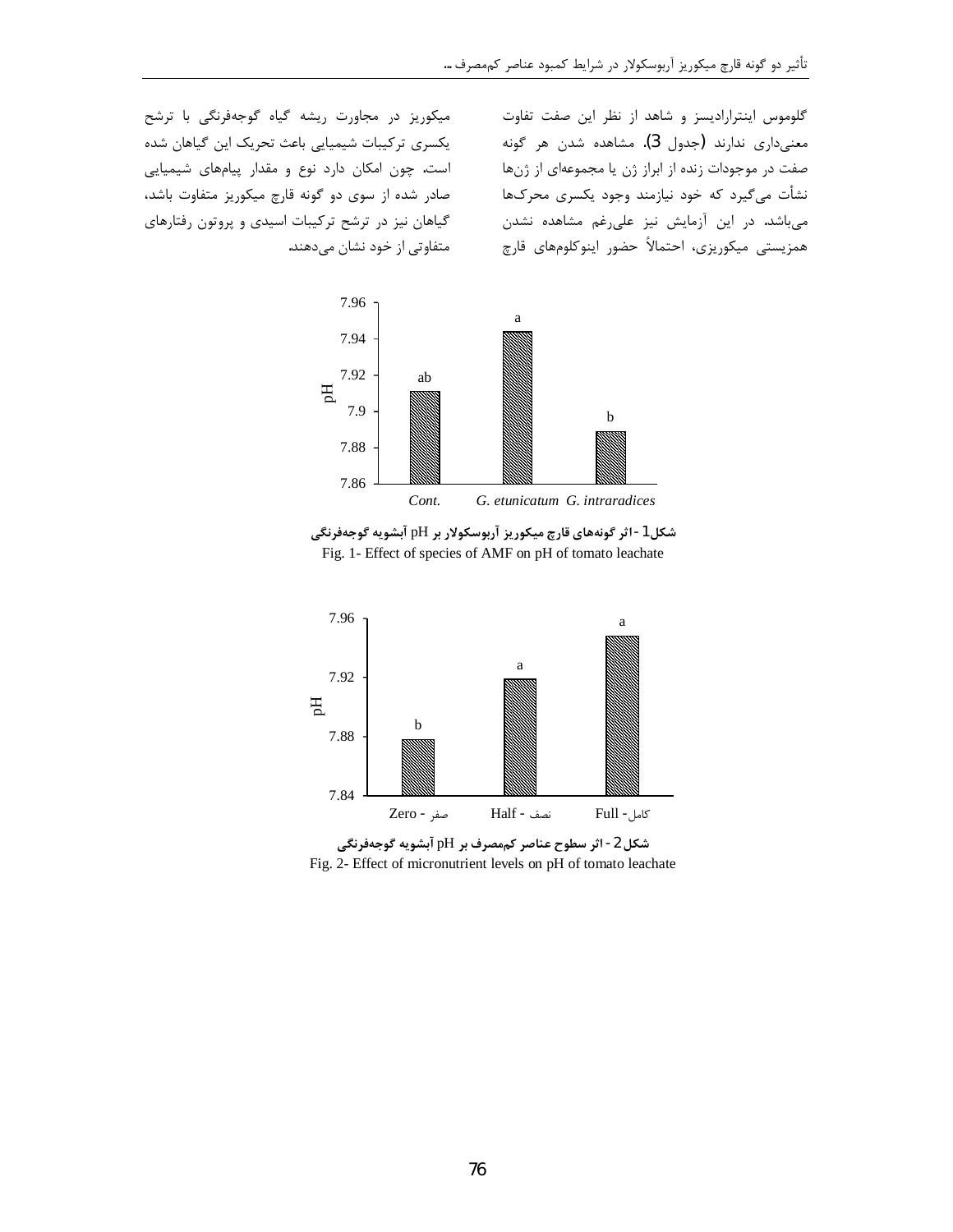درصد ندارند.





جدول 2- اثر گونههای قارچ میکوریز آربوسکولار و سطوح عناصر کممصرف بر pH آبشویه گوجه فرنگی Table 2- Effect of species of arbuscular mycorrhizal fungi and micronutrient levels on leachate pH of tomato

| گلوموس اینترارادیسز                                                                               | گلوموس اتونيكاتوم                                                       | شاهد    |                |  |
|---------------------------------------------------------------------------------------------------|-------------------------------------------------------------------------|---------|----------------|--|
| G. intraradices                                                                                   | G. etunicatum                                                           | Control |                |  |
| 7.88bc                                                                                            | 7.90abc                                                                 | 7.86bc  | C <sub>0</sub> |  |
| 7.83c                                                                                             | 7.97a                                                                   | 7.96a   | $C_0$          |  |
| 7.96a                                                                                             | 7.97a                                                                   | 7.92ab  | $C_1$          |  |
| و C1 به ترتیب نشان دهنده محلولهای غذایی راریسون با غلظتهای صفر، نصف و $\rm C_{0.5}$ ، $\rm C_{0}$ |                                                                         |         |                |  |
| کامل عناصر کممصرف. میانگینهایی که در هر ردیف و ستون دارای حروف مشابه هستند از                     |                                                                         |         |                |  |
|                                                                                                   | نظر آزمون چند دامنهای دانکن تفاوت معنیداری در سطح احتمال 5 درصد ندارند. |         |                |  |

 $C_0$ ,  $C_{0.5}$  and  $C_1$  indicate Rorison's nutrient solution with zero, half and full strength of micronutrients respectively. Means in each column and row, followed by similar letter(s) are not significantly different at 5% probability level, using Duncan's Multiple Range Test.

|                                                                                                                      |                         | گلوموس اينتراراديسز | گلوموس اتونيكاتوم | شاهد    |
|----------------------------------------------------------------------------------------------------------------------|-------------------------|---------------------|-------------------|---------|
|                                                                                                                      |                         | G. intraradices     | G. etunicatum     | Control |
| 45 days after sowing                                                                                                 | 45 روز پس از کشت        | 7.90 <sub>bc</sub>  | 8.00a             | 7.86cd  |
| 65 days after sowing                                                                                                 | <b>65</b> روز پس از کشت | 7.80d               | 7.84cd            | 7.86cd  |
| 85 days after sowing                                                                                                 | 85روز پس از کشت         | 7.97ab              | 7.99a             | 8.02a   |
| میانگینهایی که در هر ردیف و ستون دارای حروف مشابه هستند از نظر ازمون چند دامنهای دانکن تفاوت معنیداری درسطح احتمال b |                         |                     |                   |         |

جدول 3- اثر گونههای قارچ میکوریز آربوسکولار و زمان بر pH آبشویه گوجه فرنگی Table 3- Effect of species of arbuscular mycorrhizal fungi and time on leachate pH of tomato

Means in each column and row, followed by similar letter(s) are not significantly different at 5% probability level, using Duncan's Multiple Range Test.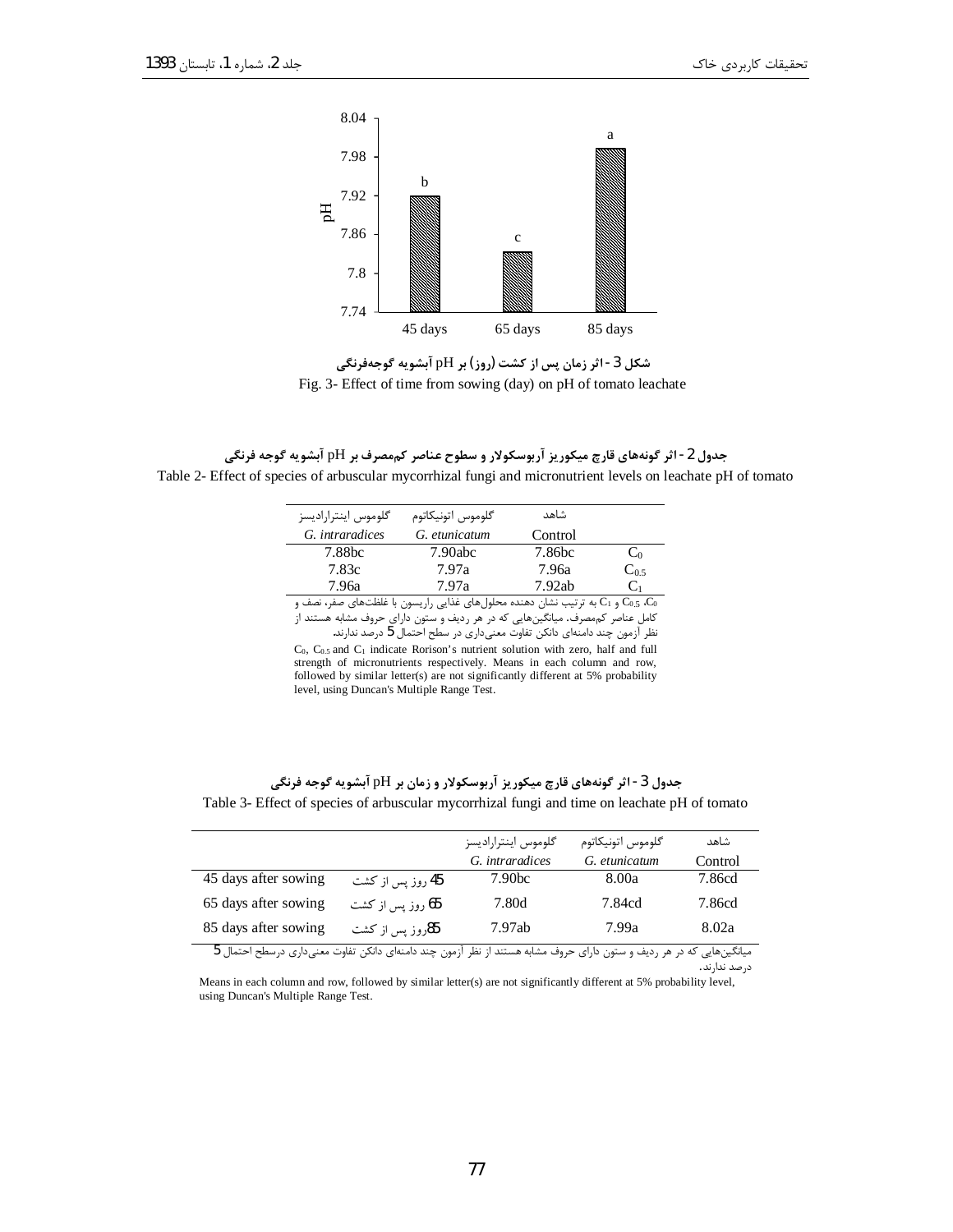### pH آبشويه گياه سورگوم

بطور متوسط درصد كلنيزاسيون ريشه گياه سورگوم با قارچهای میکوریز آربوسکولار در تیمارهای قارچی گلوموس اتونيكاتوم، گلوموس اينتراراديسز و شاهد به ترتيب 43، 37 و صفر درصد بود.

با توجه به جدول 1، تجزيه واريانس دادهها نشان می دهد که اثرات اصلی سطوح قارچ، محلول غذایی و زمان، همچنین اثرات متقابل سطوح قارچ و زمان بر میزان pH آبشویه در سطح احتمال یک درصد معنیدار است و اثرات متقابل قارچ و محلول غذایی، محلول غذایی و زمان، و قارچ، محلول غذایی و زمان بر این صفت معنیدار نمے باشد.

مقایسه میانگین دادهها نشان میدهد که تیمارهای قارچی گلوموس اتونیکاتوم و گلوموس اینترارادیسز نسبت به شاهد pH آبشویه را بطور معنیداری کاهش دادند؛ و کاهش این صفت در تیمار قارچی گلوموس اینترارادیسز نسبت به گلوموس اتونیکاتوم، بطور معنیداری بیشتر است بيان). ياعو و همكاران (Yao *et al.*, 2001) بيان نمودند که بین افزایش فسفر جذب شده در گیاهان میکوریزی و سطوح پروتون ترشح شده از هیفهای قارچ میکوریز آربوسکولار همبستگی معنیداری وجود دارد؛ و قارچهای میکوریز میتوانند با ترشح پروتون pH هیف-سپهر را بيشتر از يک واحد كاهش دهند ..Li et al Ding et al., ) میچنین خیادنگ و همکاران. 2012) در آزمایشی که در بستر شن کوارتزی انجام دادند به این نتیجه رسیدند که برهمکنش قارچ Glomus mosseae و ريزوبيوم Bradyrhizobiom japonicum در گیاه سویا باعث افزایش ترشح پروتون و در نتیجه اسیدی شدن گرهسپهر و هیفسپهر میشود. به نظر می رسد یکی از سازوکارهای اصلی افزایش جذب عناصر در گیاهان میکوریزی، ترشح ترکیبات اسیدی و پروتون از هیفهای قارچ میکوریز است. استفاده از سطح نصف، نسبت به سطوح صفر وكامل عناصر كممصرف بطور معنىدارى اين صفت را افزایش داد؛ این در حالی است که سطوح صفر و كامل عناصر كممصرف از نظر اين صفت اختلاف معنىدارى با يكديگر ندارند (شكل 5).

65 روز پس از کشت نسبت به زمانهای 45 و 85 روز، pH آبشویه بطور معنیداری کاهش یافت؛ ولی از نظر این صفت زمانهای 45 و 85 روز پس از کشت، اختلاف

معنىدارى با يكديگر ندارند (شكل 6). علىاصغرزاد و همكاران (Aliasgharzad et al., 2009) اظهار داشتند كه تولید سیدروفور به ازای واحد حجم ریشه در تیمارهای میکوریزی افزایش یافت. همچنین تولید سیدروفور در 45 و 85 روز پس از کشت نسبت به 65 روز بیشتر بود. به نظر میرسد گیاهان در طول رشد خود از استراتژیهای مختلفی با شدتهای متفاوت برای جذب عناصر بهره مے گیرند.

پس از گذشت 45 و 85 روز از کشت، میان تیمارهای قارچی گلوموس اتونیکاتوم، گلوموس اینترارادیسز و شاهد از نظر این صفت اختلاف معنی داری مشاهده نشد؛ ولی 65 روز پس از کشت تیمارهای قارچی گلوموس اتونیکاتوم و گلوموس اینترارادیسز نسبت به شاهد، pH آبشویه کمتری داشتند. همچنین در بین تیمارهای میکوریزی، تیمار قارچی گلوموس اینترارادیسز نسبت به گلوموس اتونیکاتوم، این صفت را بطور معنیداری کاهش داد. در تیمار شاهد، زمانهای 45، 65 و 85 روز پس از کشت از نظر این صفت اختلاف معنیداری با یکدیگر ندارند؛ ولی در تیمارهای قارچی گلوموس اتونیکاتوم و گلوموس اینترارادیسز 65 روز پس از کشت نسبت به زمانهای 45 و 85 روز پس از کشت، pH آبشويه بطور معنىدارى كاهش ييدا كرد (جدول 4).

بطور کلی pH آبشویه در تمامی ترکیبهای تیماری گوجهفرنگی و سورگوم، بالاتر از 7/6 میباشد. به نظر می رسد دلیل اصلی این موضوع تغذیه نیتراتی گیاهان در تیمارهای مختلف باشد. زیرا منبع غالب نیتروژن در محلول غذایی راریسون نیترات است ( Merryweather & Fitter, 1991). از آنجایی که نیترات یک آنیون میباشد در جذب آن، گیاهان برای خنثی نگه داشتن بار الکتریکی درون سلولهای ریشه سازوکارهایی اعمال میکنند که از جمله آنها جذب پروتون به داخل سلول ريشه با استفاده از ناقلهای همبر و یا ترشح آنیونهایی مانند OH و HCO3 به محیط ریزوسفر با استفاده از ناقلهای پادبر Schumaker & Heven, 1987; Miller & Smith, ) است 1996). اين سازوكارها باعث قليايي شدن محيط اطراف ریشه میشود و چون بستر کشت پرلیت نسبت به خاک خصوصیت بافری خیلی ضعیفی دارد، بنابراین pH آبشویه افزایش مے یابد.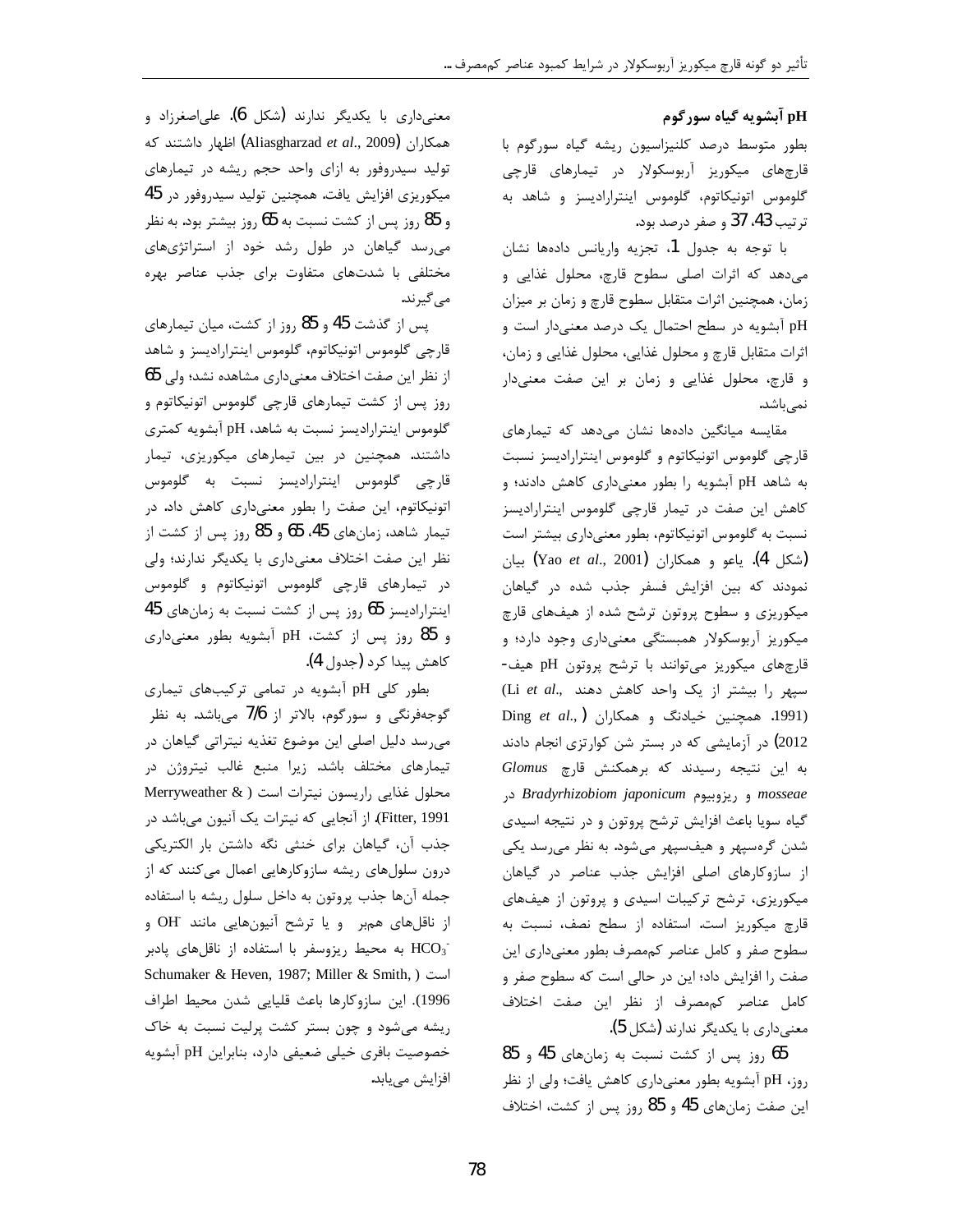

شکل 4- اثر گونههای قارچ میکوریز آربوسکولار بر pH آبشویه سورگوم Fig. 4- Effect of species of arbuscular mycorrhizal fungi on pH of sorghum leachate







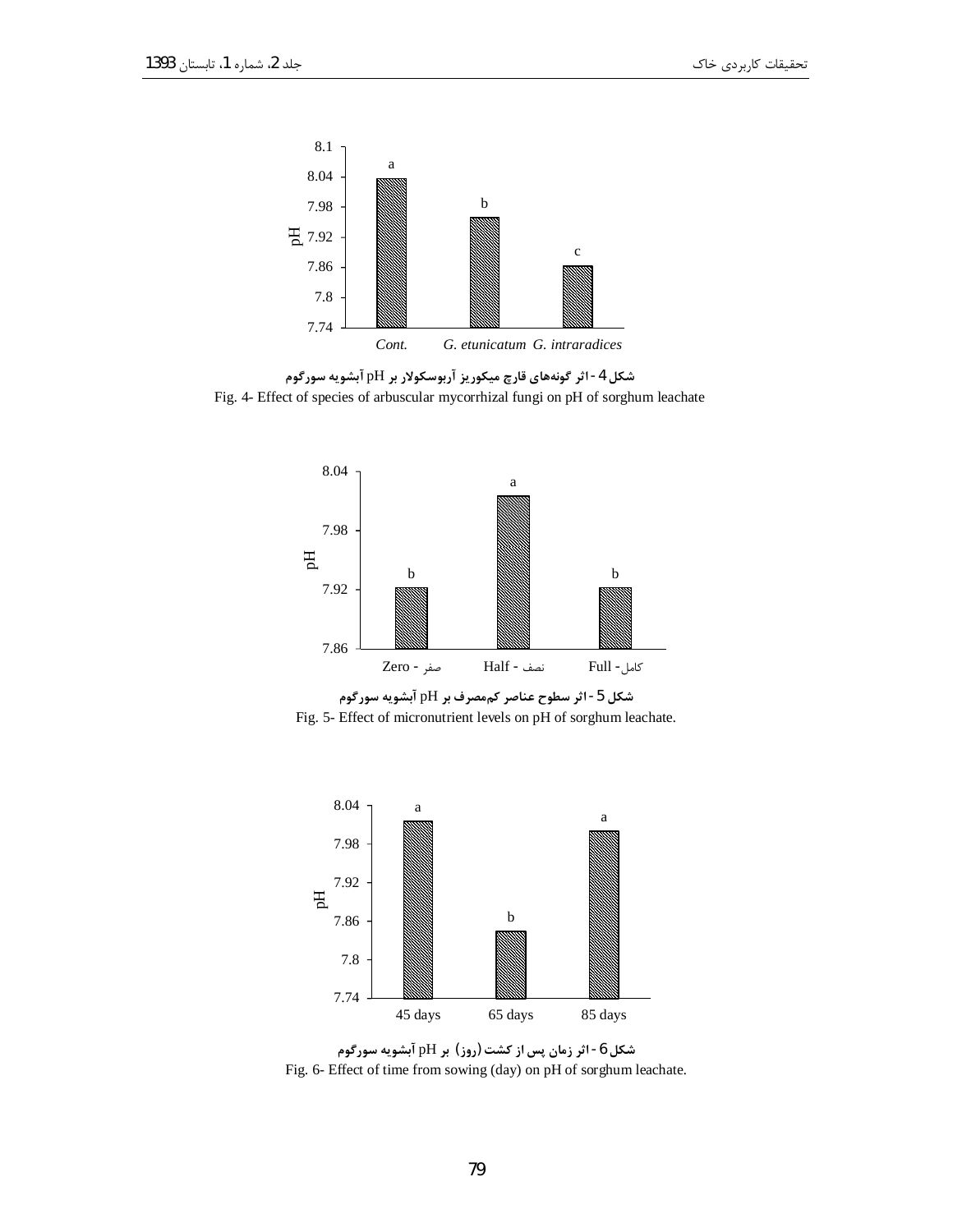| جدول 4) اثر گونههای قارچ میکوریز آربوسکولار و زمان بر pH آبشویه سورگوم                        |
|-----------------------------------------------------------------------------------------------|
| Table 4- Effect of species of arbuscular mycorrhizal fungi and time on leachate pH of sorghum |

|                      |                         | گلوموس اینترارادیسز<br>G. intraradices | گلوموس اتونيكاتوم<br>G. etunicatum | شاهد<br>Control |
|----------------------|-------------------------|----------------------------------------|------------------------------------|-----------------|
| 45 days after sowing | 45 روز پس از کشت        | 7.98a                                  | 8.04a                              | 8.02a           |
| 65 days after sowing | ِ 65 روز پس از کشت      | 7.63c                                  | 7.80 <sub>b</sub>                  | 8.10a           |
| 85 days after sowing | <b>85</b> روز پس از کشت | 7.98a                                  | 8.03a                              | 7.99a           |

.<br>میانگینهایی که در هر ردیف و ستون دارای حروف مشابه هستند از نظر آزمون چند دامنهای دانکن تفاوت معنیداری درسطح احتمال 5 درصد ندارند.

Means in each column and row, followed by similar letter are not significantly different at 5% probability level, using Duncan's Multiple Range Test.

عناصر کممصرف در محلول غذایی باعث کاهش pH آبشویه شد. 65 روز پس از کشت نسبت به زمانهای 45 و 85 روز، pH آبشویه بطور معنیداری کاهش یافت. با در نظر گرفتن نتایج ديگر محققان مي توان گفت كه گياهان در طول رشد خود از استراتژیهای مختلف و با شدتهای متفاوت برای جذب عناصر بهرهمند میشوند.

نتیجهگیری کلی در شرایط این آزمایش، گیاه گوجهفرنگی بر خلاف سورگوم، با قارچهای گلوموس اینترارادیسز و گلوموس اتونيكاتوم همزيستي ايجاد نكرد. همزیستی میکوریزی نیز در بستر کشت پرلیت باعث کاهش pH آبشویه گیاه سورگوم شد؛ و قارچ گلوموس اینترارادیسز نسبت به گلوموس اتونیکاتوم pH آبشویه را بیشتر کاهش داد. همچنین فقدان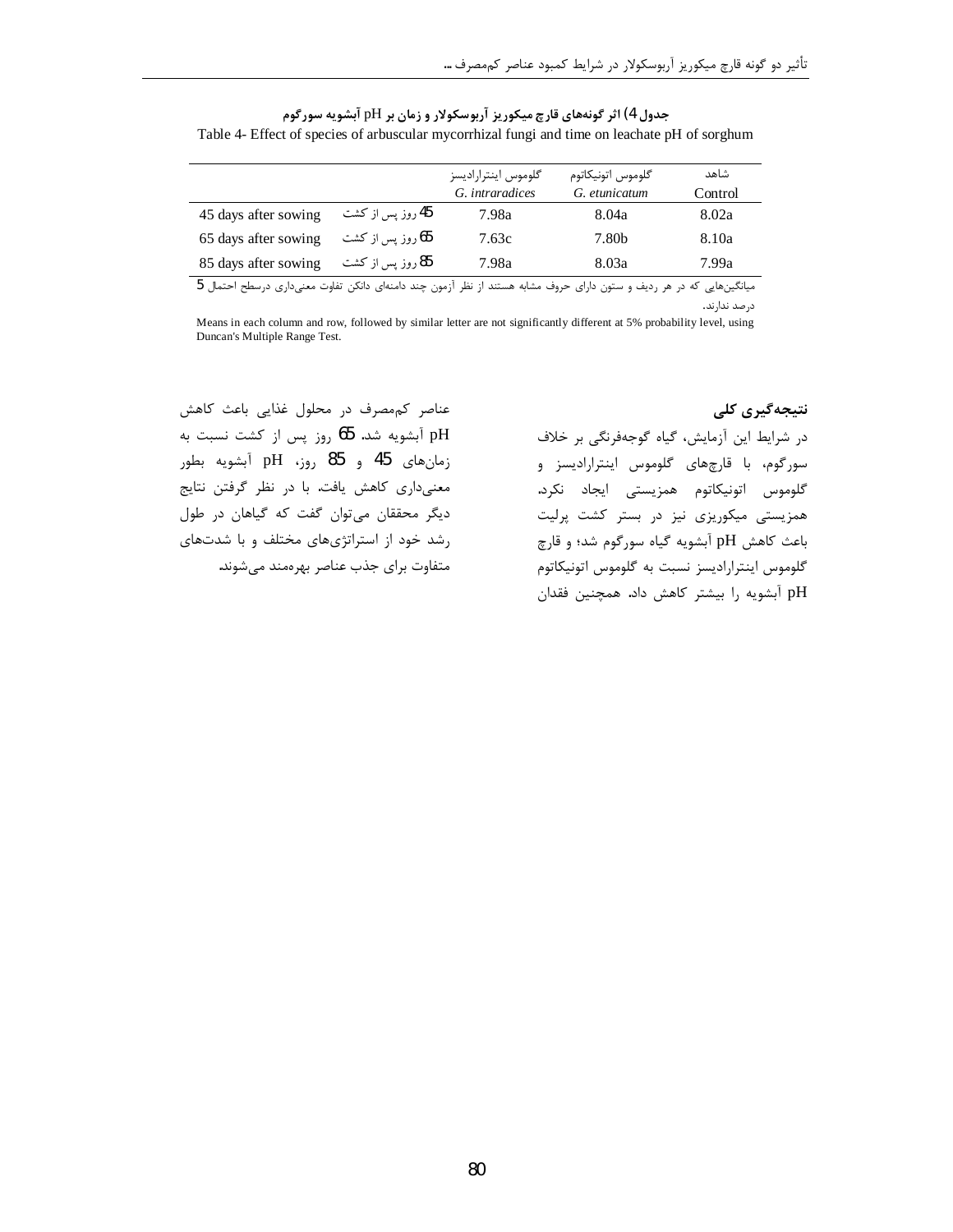#### **References**

- Aliasgharzad N, Shirmohamadi E and Oustan S. 2009. Siderophore production by mycorrhizal sorghum roots under micronutrient deficient condition. Soil and Environment, 28: 119-123.
- Angle JS, Heggo A and Chaney RL. 1989. Soil pH, rhizobia, vesicular-arbuscular mycorrhiza inoculation effect on growth and heavy metal uptake of alfalfa (Medicago sativa L.). Biology and Fertility of Soils, 8: 61-65.
- Becard G, Douds DD and Peffer PE. 1992. Extensive in vitro hyphal growth of vesicular-arbuscular mychorrhizal fungi in the presence of  $CO<sub>2</sub>$  and flavonols. Applied and Environmental Microbiology, 58: 821-825.
- Bienfait HF. 1985. Regulated redox processes at the plasmalemma of plant root cells and their function in iron uptake. Journal of Bioenergetics and Biomembranes, 17: 73-83.
- Bolan NS. 1991. A critical review on the role of mycorrhizal fungi in the uptake of phosphorus by plants. Plant and Soil, 134: 189-207.
- Cairney JW and Ashford AE. 1989. Reducing activity at the root surface in Eucaliptus pilularris-Pisolithus tinctorius ectomycorrhizas. Plant Physiology, 16: 99-105.
- Cakmak I and Marschner H. 1990. Decrease in nitrate uptake and increase in proton release in zinc deficient cotton, sunflower and buckwheat plants. Plant and Soil, 129: 261-268.
- Caris C, Hordt W, Hawkins HJ, Romheld V and George E. 1998. Studies of iron transport by arbuscular mycorrhizal hyphae from soil to peanut and sorghum plants. Mycorrhiza, 8: 35-39.
- Clark RB and Zeto SK. 1996. Mineral acquisition by mycorrhizal maize grown on acid and alkaline Soil. Soil Biology and Biochemistry, 28: 1495-1503.
- Ding X, Sui X, Wang F, Gao J, He X, Zhang F, Yang J, Feng G. 2012. Synergistic interactions between Glomus mosseae and Bradyrhizobium japonicum in enhancing proton release from nodules and hyphae. Mycorrhiza, 22: 51-58.
- Dinkelaker B, Römheld V and Marschner H. 1989. Citric acid excretion and precipitation of calcium citrate in the rhizosphere of white lupin (*Lupinus albus L*). Plant, Cell and Environment, 12: 285-292.
- Gianinazzi-Pearson V, Branzanti B and Gianinazzi S. 1989. In vitro enhancement of spore germination and early hyphal growth of a vesicular-arbuscular mycorrhizal fungus by host root exudates and plant flavonoids. Symbiosis, 7: 243-255.
- Giovannetti M and Mosse B. 1980. An evaluation of techniques for measuring vesicular-arbuscular mycorrhizal infection in roots. New Phytologist, 84: 489-500.
- Goh TB, Banerjee MR, Tu S and Burton DL. 1997. Vesicular arbuscular mycorrhizae-mediated uptake and translocation of P and Zn by wheat in a calcareous soil. Canadian Journal of Soil Science, 77: 339-346.
- Grace C and Stribley DP. 1991. A safer procedure for routine staining of vesicular arbuscular mycorrhizal fungi. Mycological Research, 95: 1160-1162.
- Kormanik PP and McGraw AC. 1982. Quantification of VA mycorrhizae in plant roots. In: Schenk NC (ed.). Methods and principles of mycorrhizal research. American Phytopathological Society, Saint Paul Minnesota, pp: 37-45.
- Landsberg EC. 1981. Organic acid synthesis and release of hydrogen ions in response to Fe deficiency stress of mono and dicotyledonous plant species. Journal of Plant Nutrition, 3: 579-591.
- Lee YJ and George E. 2005. Contributions of mycorrhizal hyphae to the uptake of metal cations by cucumber plants at two levels of phosphorus supply. Plant and Soil, 278: 361-370.
- Li X, George E and Marschner H. 1991. Phosphorus depletion and pH decrease at the root-soil and hyphae-soil interfaces of VA mycorrhizal white clover fertilized with ammonium. New Phytologist, 119: 397-404.
- Manoharan PT, Pandi M, Shanmugaiah V, Gomathinayagam S and Balasubramanian N. 2008. Effect of vesicular arbuscular mycorrhizal fungus on the physiological and biochemical changes of five different tree seedlings grown under nursery conditions. African Journal of Biotechnology, 7: 3431-3436.
- Merryweather JW and Fitter AH. 1991. Techniques in arbuscular mycorrhiza research. York Mycorrhiza Research Group, UK, 973p.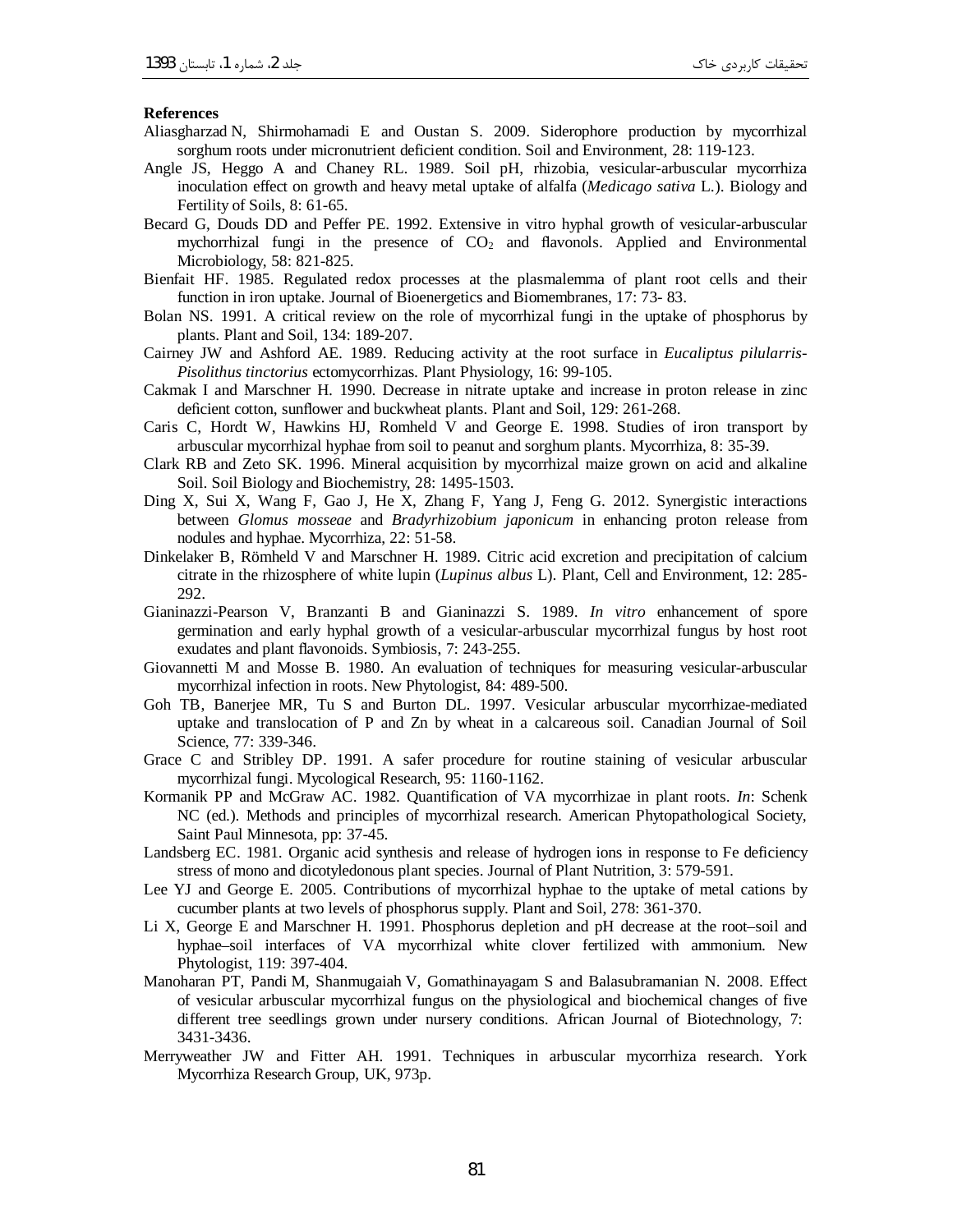- Mihashi S, Mori S and Nishizawa N. 1991. Enhancement of ferric-mugineic acid uptake by iron deficient barley roots in the presence of excess free mugineic acid in the medium. Plant and Soil, 130: 135-141.
- Miller AJ and Smith SJ. 1996. Nitrate transport and compartmentation in cereal root cells. Journal of Experimental Botany, 47: 843-854.
- Miyasaka SC, Habte M, Friday JB and Johnson EV. 2003. Manual on arbuscular mycorrhizal fungus production and inoculation techniques. Crop and Soil Management, 5:1-4.
- Mwangi MW, Monda EO, Okoth SA and Jefwa JM. 2011. Inoculation of tomato seedlings with Trichoderma harzianum and arbuscular mycorrhizal fungi and their effect on growth and control of wilt in tomato seedlings. Brazilian Journal of Microbiology, 42: 508-513.
- Powell CL and Bagraraj DJ. 1984. VA Mycorrhiza. CRC Press, Florida, USA, 234p.
- Remy W, Taylor TN, Hass H and Kerp H. 1994. Four hundred-million-year-old vesicular arbuscular mycorrhizae. Plant Biology, 91: 11841-11843.
- Ric DV, Lubbrding CHJ and Bienfait HF. 1986. Rhizosphere acidification as a response to iron deficiency in bean Plants. Plant Physiology, 81: 842-846.
- Romheld V, Muller C and Marschner H. 1984. Localization and capacity of proton pumps in roots of intact sunflower plants. Plant Physiology, 76: 603-606.
- Romheld V. 1991. The role of phytosiderophores in acquisition of iron and other micronutrients in graminaceous species: An ecological approach. Plant and Soil, 130: 127-134.
- Rosenfield CL, Reed DW and Kent MW. 1991. Dependency of iron reduction on development of unique root morphology in Ficus benjamina L. Plant Physiology, 95: 1120-1124.
- Sanders FE and Tinker PB. 1973. Phosphate flow into mycorrhizal roots. Journal of Pest Science, 4: 385-395.
- Schreiner PR. 2007. Effect of native and non native arbuscular mycorrhizal fungi on growth and nutrient uptake of 'Pinot noir' (Vitis vinifera L.) in two soils with contrasting levels of phosphorus. Applied Soil Ecology, 36: 205-215.
- Schumaker KS and Heven S. 1987. Decrease of pH gradients in tonoplast vesicles by  $N0_3$  and CI: Evidence for H<sup>+</sup>-coupled anion transport. Plant Physiology, 83: 490-496.
- Subramanian KS and Charest C. 1997. Nutritional, growth, and reproductive responses of maize (Zea *mays* L.) to arbuscular mycorrhizal inoculation during and after drought stress at tasselling. Mycorrhiza, 7: 25-32.
- Takagi S, Nomoto K and Takemoto T. 1984. Physiological aspects of mugineic acid, a possible phytosiderophore of graminaceous plants. Journal of Plant Nutrition, 7: 469-477.
- Yao Q, Li X, Feng G and Christie P. 2001. Mobilization of sparingly soluble inorganic phosphates by the external mycelium of an arbuscular mycorrhizal fungus. Plant and Soil, 230: 279-285.